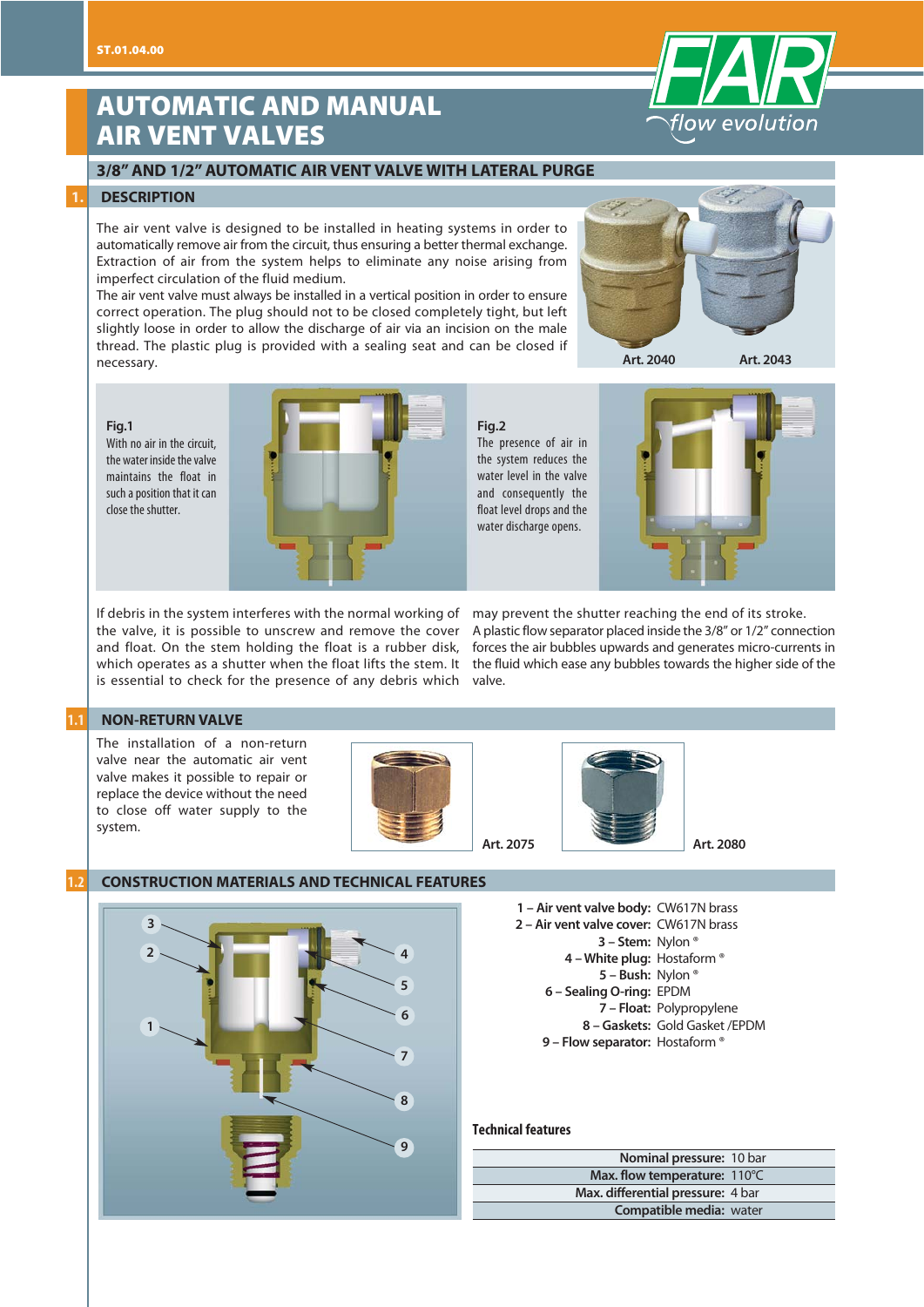

#### **STRAIGHT AND ANGLED AUTOMATIC AIR VENT VALVE, SIZES 1/4"- 3/8"- 1/2"- 3/4"**

#### **2. DESCRIPTION**

Just like our valve Art. 2040, the straight and angled air vent valves – Arts. 2045, 2050, 2055 and 2060 - are designed to be installed in heating systems in order to automatically remove air from the circuit, thus ensuring a better thermal exchange. The air vent valve must always be installed in a vertical position in order to ensure correct operation.

Moreover, the plug should not to be closed completely tight, but left slightly loose in order to allow the discharge of air via an incision on the male thread. The plastic plug is provided

with a sealing seat and can be closed if necessary. If debris in the system interferes with the normal working of the valve, it is possible to unscrew and remove the cover and the float. On the stem holding the float is a rubber disk, which operates as a shutter when the float lifts the stem. It is essential to check for the presence of any debris which may prevent the shutter reaching the end of its stroke.

Units are available in brass and chrome-plated versions.



Below you can see an example of the application of straight air vent valves on thermoelectric manifolds in housings. The same result can be achieved even with an angled valve, using a straight terminal fitting.



#### **2.1 NON-RETURN VALVE**

The installation of a non-return valve near the automatic air vent valve makes it possible to repair or replace the device without the need to close off water supply to the system.





#### **2.2 CONSTRUCTION MATERIALS AND TECHNICAL FEATURES**

**3 4 5 6 7 8 2 1**

**1 – Air vent valve body:**  CB753S brass **2 – Cover ring:** CW617N brass **3 – Plug:** POM resin **4 – Cover:** POM resin **5 – Sealing O-ring:** EPDM **6 – Lever:**  Hostaform® **7 – Float:**  Polypropylene **8 – Spring:** AISI302 steel

#### **Technical features**

| Nominal pressure: 10 bar          |  |
|-----------------------------------|--|
| Max. flow temperature: 110°C      |  |
| Max. differential pressure: 4 bar |  |
| Compatible media: acqua           |  |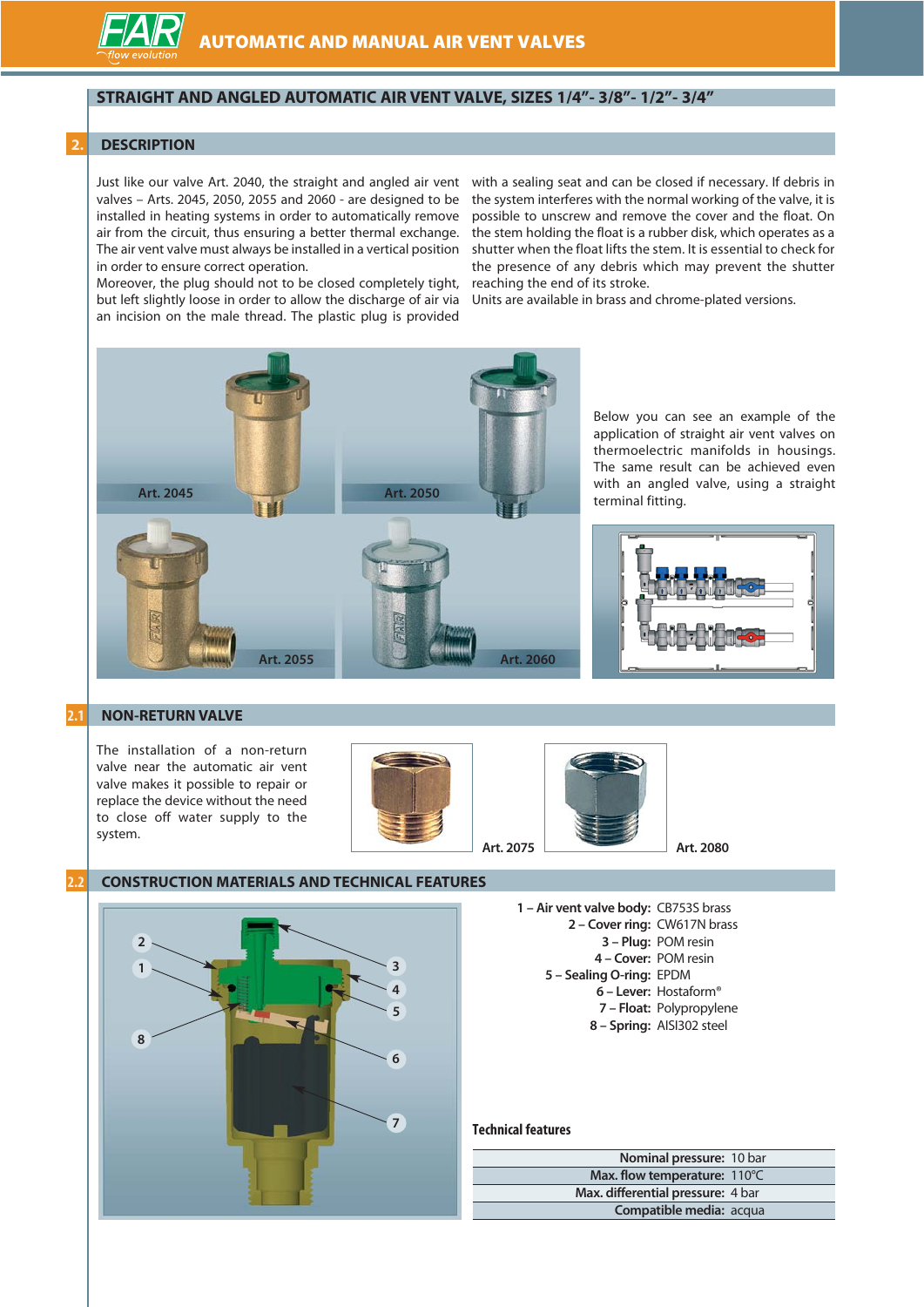### **MANUAL AIR VENT VALVES**

#### **3. DESCRIPTION**

The FAR manual air vent valve is installed on radiators in order to automatically remove air released during system filling from the circuit, thus ensuring a better thermal exchange. It is available in 1/8", 1/4", 3/8" and 1/2" sizes.

P.T.F.E. sealing on the thread makes it possible to screw the valve directly onto the radiator fitting without the need for additional types of seal such as hemp, P.T.F.E. tape, etc...

#### **3.1 TECHNICAL FEATURES**

The shutter of the manual valve is constructed in such a way that as closure takes place a seal is created between valve body and shutter stem by means of the EPDM O-ring.

Subsequently a second metallic seal is made between valve - PTFE gasket body and the shutter.

#### **The valve comprises:**

- Plastic manual regulating valve
- Seal on the stem through EPDM O-ring

**Installation overview**

- 
- Body in CW614N brass
- Shutter in CW614N brass

#### **Technical features**



#### **3.2 SWIVELLING MANUAL AIR VENT VALVES**



The manual valve Art. 6135, is the simplest solution: however, there are also other types of air vent valve which make it possible to direct the discharge without being conditioned for screwing by the positioning of the valve's drain hole. For valves Art. 6010 and 6015 a hose is available in the event of a connection to a discharge pipe being required. The valve Art. 6015 has a manual regulating valve for discharge opening, while for valves Arts. 6010 and 6020 it is necessary to use a key with a square head Art 6300 or a flat screwdriver. On the right you can see an example of an air vent valve in a radiator application.

The technical features for all swivelling manual air vent valves are the same:

- Plastic manual regulating valve
- Seal on the stem through EPDM O-ring
- EPDM O-ring on the thread
- Body in CW614N brass

- Shutter in CW614N brass

#### **Technical features**



**Nominal pressure:** 10 bar **Max. Working temperature:** 80°C